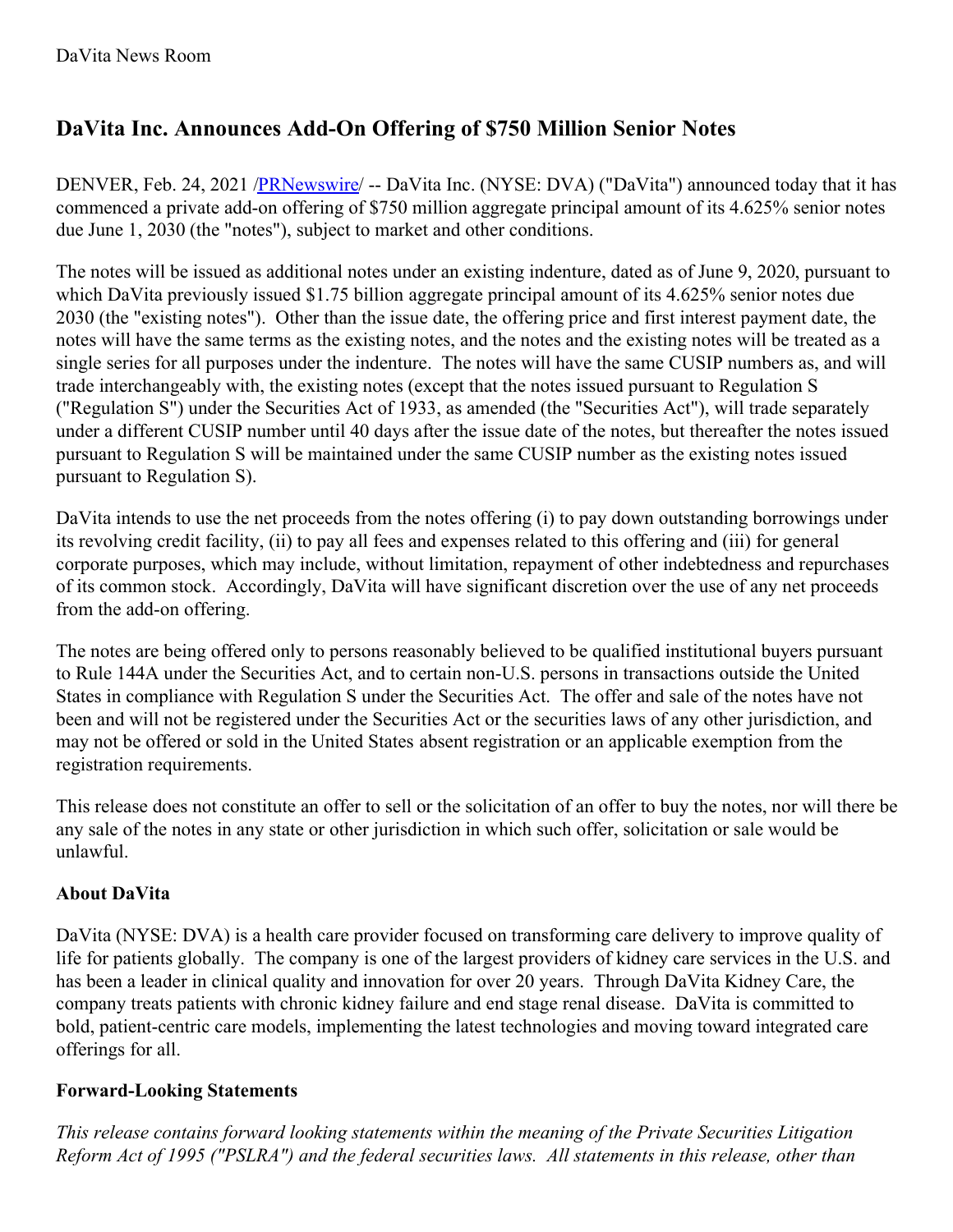statements of historical fact, are forward-looking statements and as such are intended to be covered by the *safe harbor for "forward-looking statements" provided by the PSLRA. Without limiting the foregoing, statements including the words "expect," "intend," "will," "could," "plan," "anticipate," "believe," and similar expressions are intended to identify forward-looking statements. These forward looking statements include,* but are not limited to, expectations regarding the proposed notes offering and the use of proceeds therefrom. *Our actual results and other events could dif er materially from any forward-looking statements due to numerous factors that involve substantial known and unknown risks and uncertainties. These risks and uncertainties include, among other things:*

- risks related to the proposed notes offering, including the effect of the debt markets on the offering and *our ability to satisfy the closing conditions to the of ering;*
- *the continuing impact of the dynamic and evolving COVID-19 pandemic, including, without limitation, on our patients, teammates, physician partners, suppliers, business, operations, reputation, financial condition and results of operations; the government's response to the COVID-19 pandemic; the availability, acceptance, impact and ef icacy of COVID-19 treatments, therapies and vaccines; further* spread or resurgence of the virus, including as a result of the emergence of new strains of the virus; *the continuing impact of the pandemic on our revenue and non-acquired growth due to lower treatment volumes*; *the consequences of an extended economic downturn resulting from the impacts of COVID-19, such as a potential negative impact on our commercial mix, which may persist even after the pandemic subsides; and continuing COVID-19-related costs, such as costs to procure equipment and clinical supplies and higher salary and wage expense. The aforementioned risks and uncertainties may also have the ef ect of heightening many of the other risks and uncertainties discussed below;*
- *the concentration of profits generated by higher-paying commercial payor plans for which there is continued downward pressure on average realized payment rates, and a reduction in the number or percentage of our patients under such plans, including without limitation as a result of restrictions or prohibitions on the use and/or availability of charitable premium assistance, which may result in the loss of revenues or patients, or our making incorrect assumptions about how our patients will respond to any change in financial assistance from charitable organizations;*
- *noncompliance by us or our business associates with any privacy or security laws or any security breach by us or a third party involving the misappropriation, loss or other unauthorized use or disclosure of confidential information;*
- *the extent to which the ongoing implementation of healthcare reform, or changes in or new legislation, regulations or guidance, enforcement thereof or related litigation result in a reduction in coverage or reimbursement rates for our services, a reduction in the number of patients enrolled in higher-paying commercial plans or that are enrolled in or select Medicare Advantage plans, or other material impacts to our business; or our making incorrect assumptions about how our patients will respond to any such developments;*
- *a reduction in government payment rates under the Medicare End Stage Renal Disease program or other government-based programs and the impact of the Medicare Advantage benchmark structure;*
- *risks arising from potential changes in laws, regulations or requirements applicable to us, such as potential and proposed federal and/or state legislation, regulation, ballot, executive action or other initiatives, including those related to healthcare and/or labor matters, such as AB290 in California;*
- *the impact of the political environment and related developments on the current healthcare marketplace and on our business, including with respect to the future of the Patient Protection and Af ordable Care Act and the Health Care Reconciliation Act of 2010, as amended, the exchanges and many other core aspects of the current healthcare marketplace, as well as the composition of the U.S. Supreme Court and the new presidential administration and congressional majority;*
- *our ability to successfully implement our strategies with respect to home-based dialysis, value-based care and/or integrated kidney care, including maintaining our existing business and further developing our capabilities in a complex and highly regulated environment;*